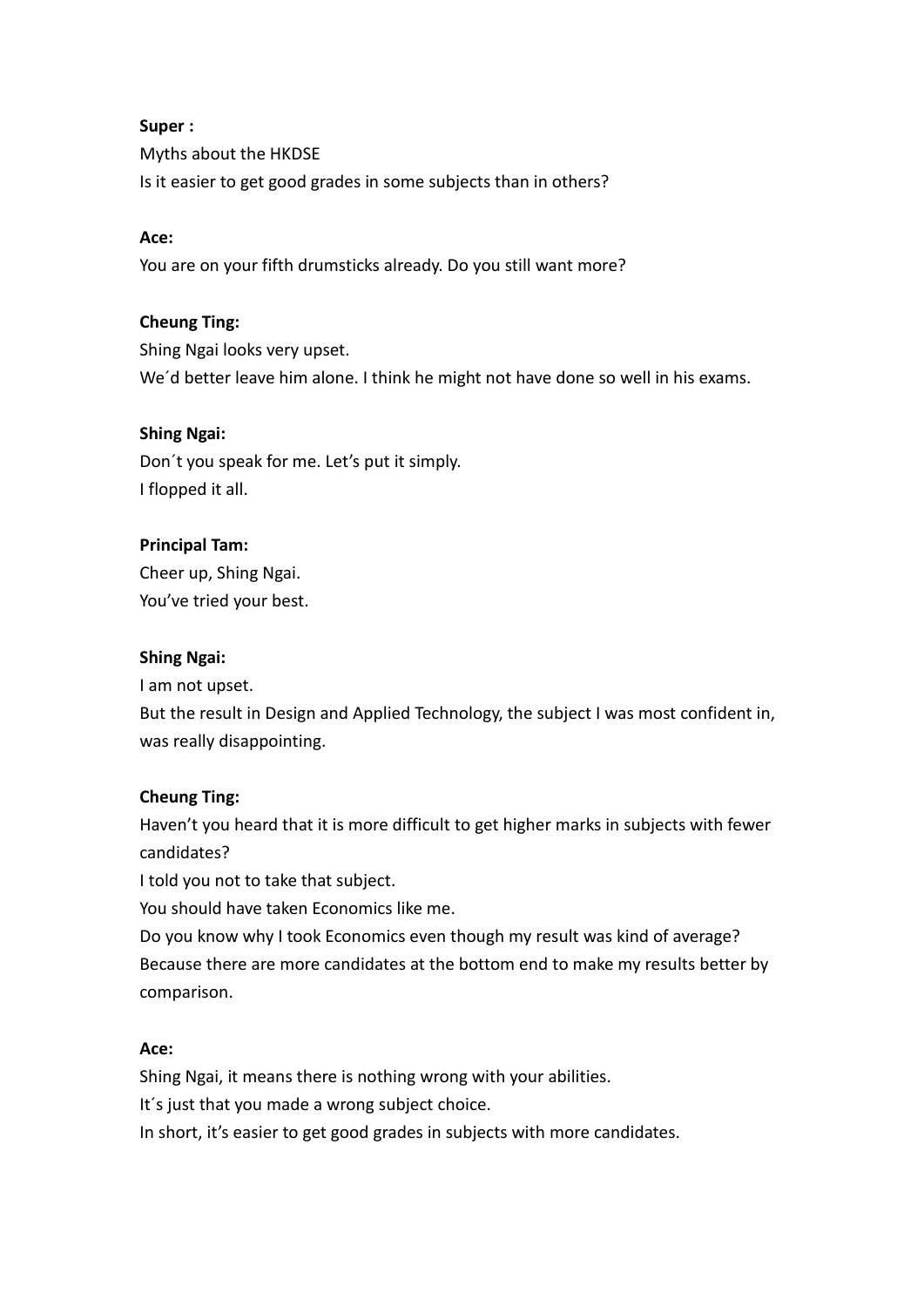# **Principal Tam:**

Is it really that simple? Ace, what did you get for Literature in English?

# **Ace:**

It´s okay. I got a level 5\*.

# **Cheung Ting & Shing Ngai:**

You are showing off. Top student!

# **Principal Tam:**

Do you know that Literature in English is one of the subjects that have a small candidature? If what you said was true then how did you manage to get such good results?

# **Cheung Ting:**

That´s true. Then, what is the relationship between the candidature of a subject and the exam results?

### **Ming:**

They are certainly not related.

# **Principal Tam:**

Ming, you seem to know everything.

# **Ming:**

Of course! I have been working in the field of education…in the tuck shop for decades.

I know a thing or two.

Just like my signature sausages and fried egg noodles.

When one student orders, I give him two sausages and one egg.

When ten students order, I still give each of them two sausages and one egg coz I have my standard.

# **Shing Ngai:**

Is this what you mean by your standard?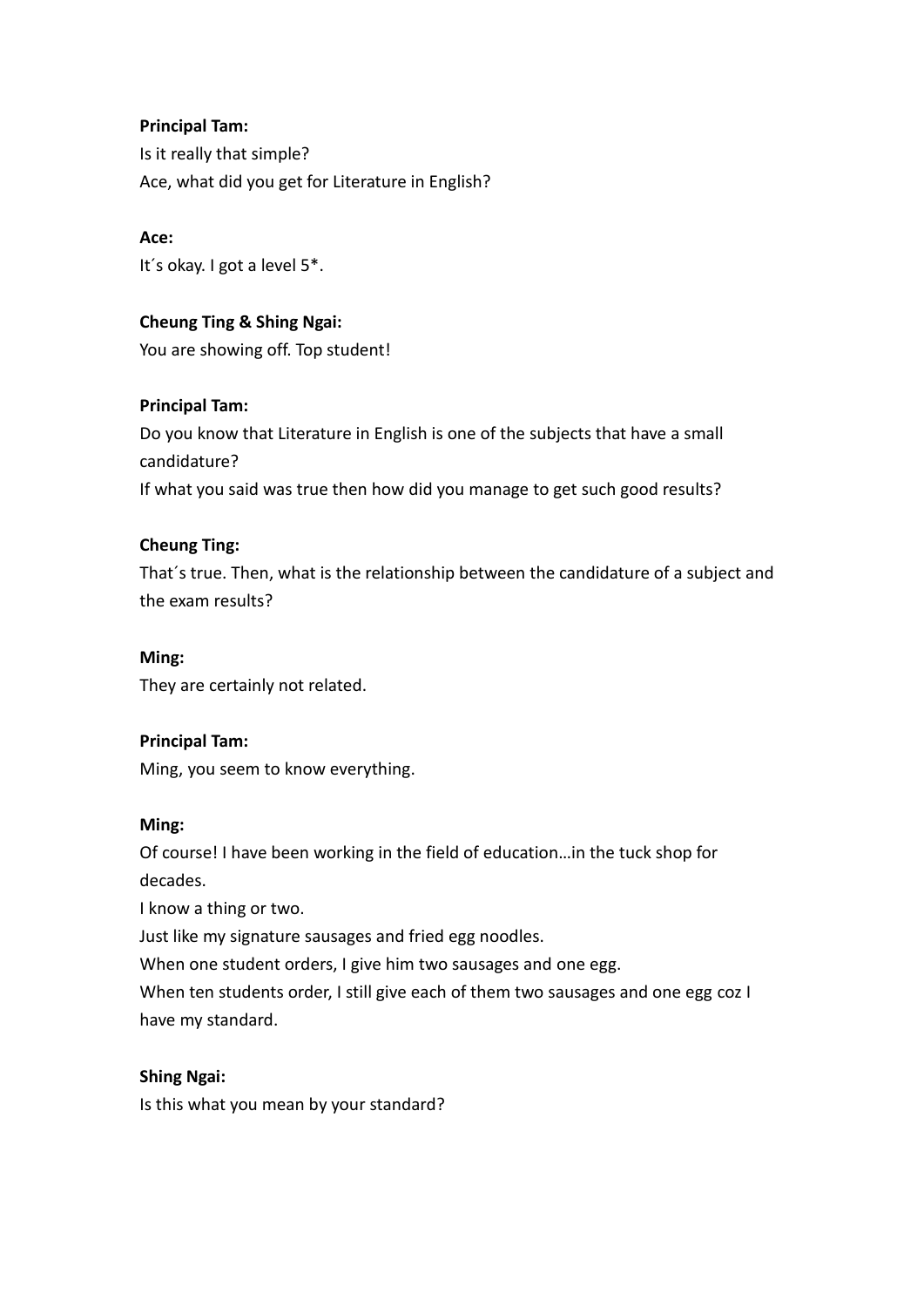### **Principal Tam:**

Ming actually has a point there. Let´s use playing video games as an example to explain how it works.

#### **Super:**

Shing Ngai Generic Level Descriptors – Level 1 the curriculum content elementary knowledge and understanding

#### **Principal Tam:**

When you play, you need to overcome all obstacles to complete the first level and then you have to meet certain requirements before being promoted to the next level.

# **Super:**

with support concepts skills to apply in simple and familiar situations

# **Principal Tam:**

Standards-referenced Reporting (SRR) is adopted in the HKDSE in which prescribed achievement standards are in place for each level.

#### **Super:**

to identify and interpret information from simple sources with guidance to communicate simple ideas briefly

# **Principal Tam:**

So, candidates' exam results reflect their own knowledge and skills. Each level has a set of generic descriptors that describe the required performance standards of a candidate for the corresponding level.

#### **Super:**

Shing Ngai Generic Level Descriptors – Level 2 the curriculum content basic knowledge and understanding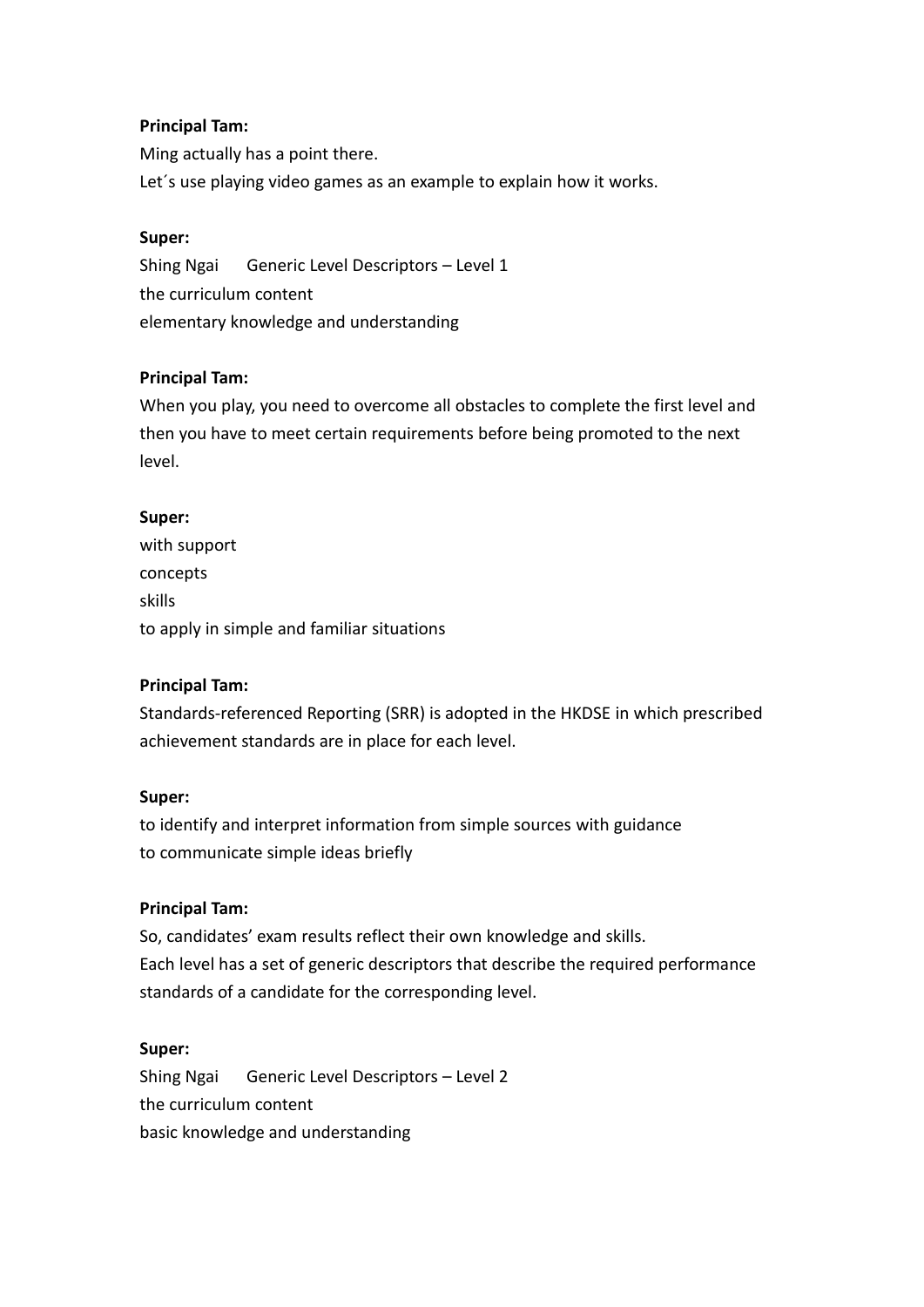#### **Principal Tam:**

Whether you can make it to the final stage very much depends on your abilities.

#### **Super:**

Ace Chinese Language Shing Ngai Chinese Language Level 1/ Level 2/ Level 3/ Level 4/ Level 5

# **Principal Tam:**

Ace, even if you are excellent in playing video games you won´t affect the results of Shing Ngai because the two of you are playing independently.

There is no such thing as a pre-set percentage award for each level in the HKDSE. Factors, such as performance of other candidates or the number of candidates taking a subject, will not affect the level that you will attain.

In short, if more candidates perform well in the subject then more candidates will obtain good results.

# **Shing Ngai:**

There are different subjects in the HKDSE. Are standards consistent across all subjects?

# **Principal Tam:**

Of course. Level descriptors were drawn up for each subject with reference to the generic descriptors and the subject nature.

Although the nature and curriculum of individual subjects are different, all subjects adopt consistent standards in grading.

It would not be easier to get high levels in some subjects than in others.

#### **Ace:**

Then who decides whether I can obtain a level 3 or a level 4? Is it controlled by a computer? Like playing video games?

# **Principal Tam:**

The HKEAA has set up a grading system according to the SRR system. A panel of expert judges is set up for each subject. With reference to large amounts of data, including difficulty levels of exam papers, sample scripts, actual performance of candidates, exam statistics and level descriptors, the panel will recommend the cut scores for each level which determine the level that will be awarded to each candidate.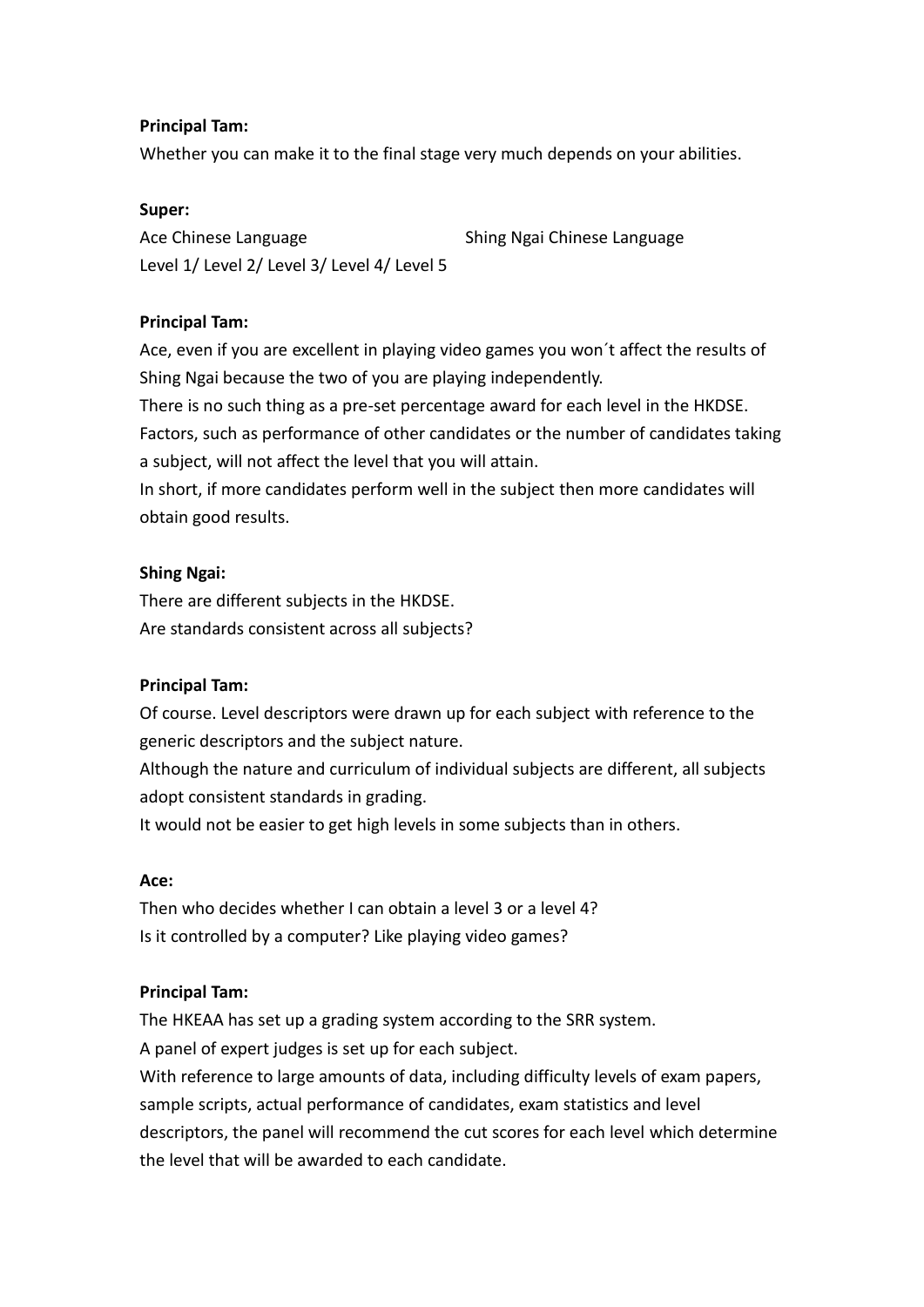You may rest assured that the cut scores will also have to be endorsed by the Public Examinations Board.

Shing Ngai, chin up even if you didn´t do too well this time round.

# **Shing Ngai:**

Don't worry, Principal Tam. I will make sure that you will all be proud of me next time!

# **Cheung Ting:**

Hey, your results are not that bad. You are just pulling a sad face.

#### **Ace:**

Your Maths result is even better than mine.

#### **Shing Ngai:**

Hey, give it back to me. Don´t mess it up.

#### **Super:**

For details about the Standards-referenced Reporting and grading system, please visit the HKEAA website: [www.hkeaa.edu.hk/en/HKDSE/assessment/the\\_reporting\\_system/SRR/](http://www.hkeaa.edu.hk/en/HKDSE/assessment/the_reporting_system/SRR/)

#### **Super:**

| Cast               |                      |
|--------------------|----------------------|
| Helen Tam Yuk-ying | <b>Principal Tam</b> |
| Ng Kwok-ming       | Ming                 |
| Koon Yuk           | Ace                  |
| Cheng Ka-kit       | Shing Ngai           |
| Tsui Ka-yan        | <b>Cheung Ting</b>   |

Special thanks to Sing Yin Secondary School for filming location

#### **Super:**

Website: [www.hkeaa.edu.hk](http://www.hkeaa.edu.hk/) DSExpress: [blog.hkeaa.edu.hk](http://blog.hkeaa.edu.hk/)